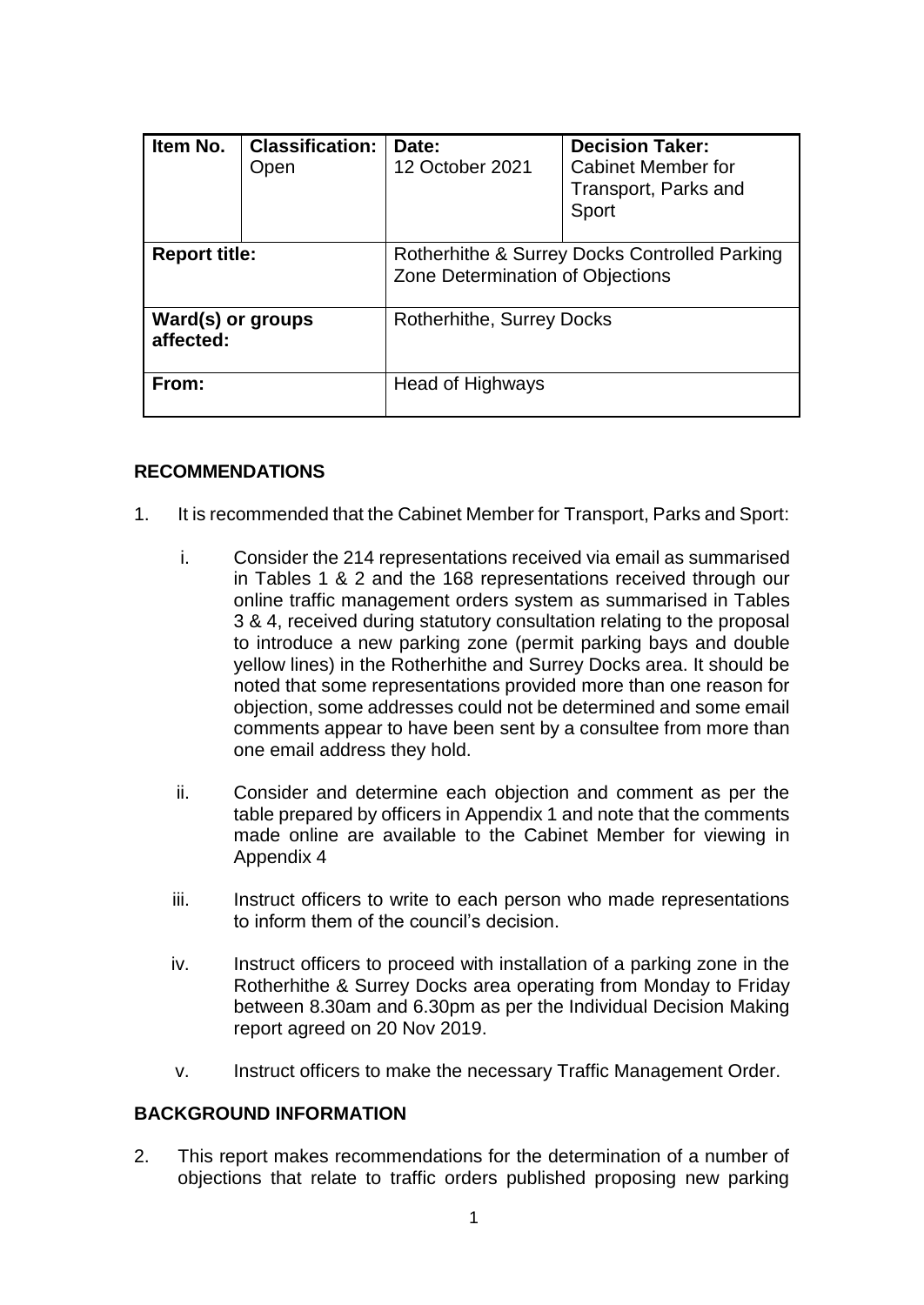restrictions across the Rotherhithe & Surrey Docks CPZ.

- 3. A total of 214 representations were received by email during the statutory consultation period (8 July 2021 – 29 July 2021), as detailed in the tables below. The grounds for representation included across this correspondence are summarised in Appendix 1 where roads within the consultation area could be determined. Of the 214 representations, 146 were classed as objections, 10 were classed as supportive of the proposals and 58 were comments, enquiries or correspondence regarding this proposed CPZ.
- 4. A Total of 168 representations were received through our online traffic management orders portal. Of the 168 responses received, nine were removed as the same person had submitted multiple responses and a further 11 were removed as that person had already submitted a response via email. 120 of the responses objected to all or part of the proposal and 22 supported all or part of the proposal. Six were classed as neutral. These responses are summarised in Tables 3 & 4.
- 5. One response was received via email following the close of consultation, this resident had previously responded and is against the controlled parking zone.
- 6. Part 3D, paragraph 23 of the Southwark Constitution sets out that determination of objections to traffic orders is reserved to the Cabinet Member for Transport, Parks and Sport.
- 7. The Cabinet Member for Environment, Transport and the Climate Emergency approved, on 20 November 2019:
	- i. That the implementation of a new parking zone in the Rotherhithe & Surrey Docks, operating Monday to Friday, 8.30am to 6.30pm, be approved subject to the outcome of any necessary statutory procedures.
	- ii. That the position and type of parking bays and restrictions for the new parking zone and surrounding streets, as shown in the outline design (save for any amendments, which may be determined by officers as required at the implementation stage) be approved.
- 8. The decision to propose a new parking zone was made following public and ward member consultation. Full details of that study can be found within the background documents (Appendix 3).
- 9. In accordance with legislation<sup>1</sup> the council advertised its intention to make traffic orders in respect of the introduction of the new parking zone on 8 July 2021.

 $\overline{a}$ 

<sup>&</sup>lt;sup>1</sup> [The Local Authorities' Traffic Orders \(Procedure\) \(England and Wales\) Regulations 1996](http://www.legislation.gov.uk/uksi/1996/2489/contents/made)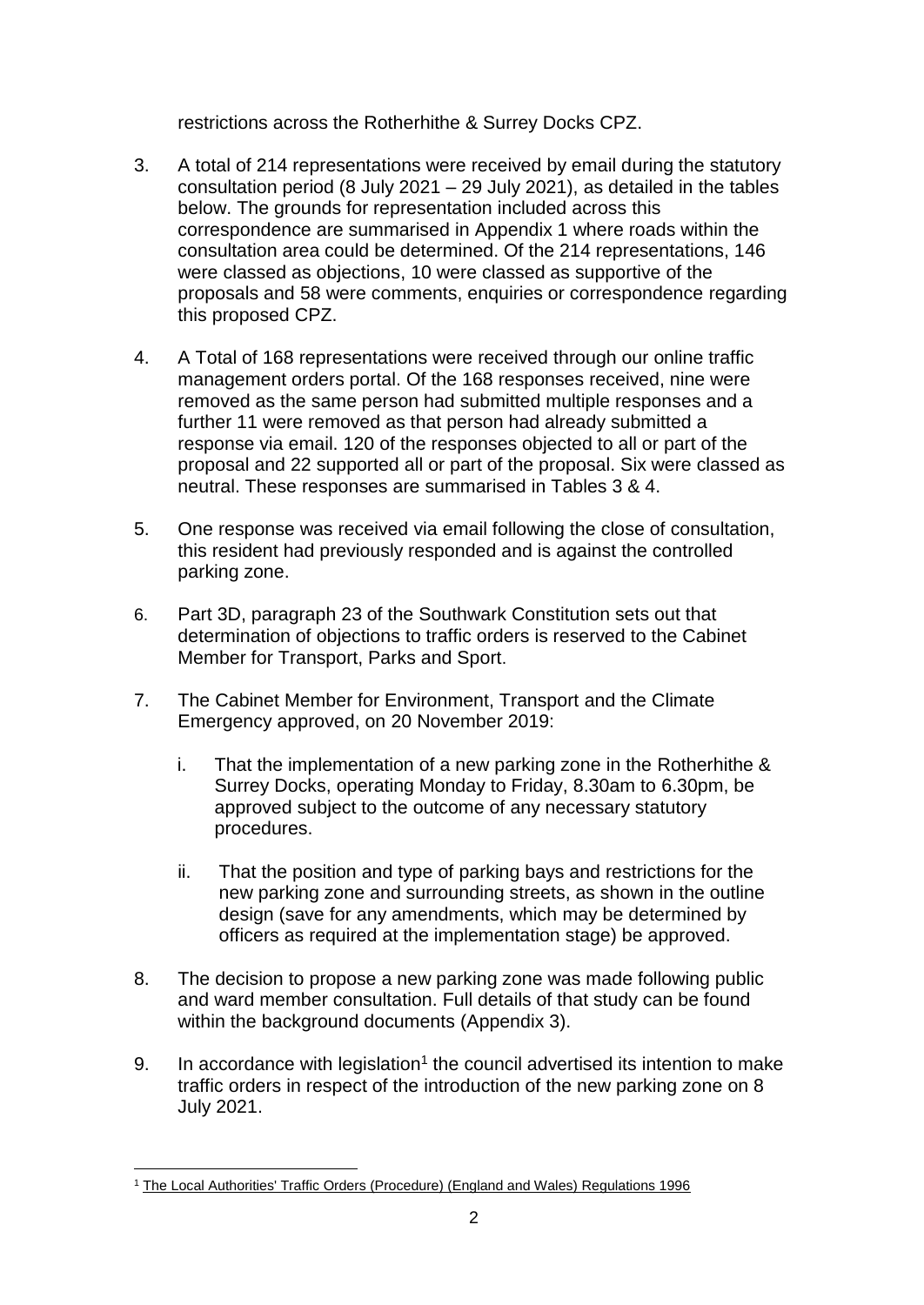- 10. The consultation period ran for 21 days from 8 July 2021 29 July 2021.
- 11. Notice was given in the London Gazette<sup>2</sup>, local press (Southwark News) and street notices were placed in the affected area.
- 12. Notice was given to the following statutory consultees: London Ambulance Service, London Fire Brigade, Metropolitan Police Service, TfL Buses, Freight Transport Association, and the Road Haulage Association.
- 13. Notice was also given to non-statutory consultees including: Transport for London, Southwark Disablement Association, Southwark Disability Forum, Southwark Cyclists, Living Streets and London Travel Watch.
- 14. Full details of the proposal were also made available for inspection on the council's website or in person by appointment at 160 Tooley Street.

# **KEY ISSUES FOR CONSIDERATION**

- 15. A total of 382 pieces of correspondence were received as a result of the statutory consultation.
- 16. Of the 146 objections that came into the council via email, only 106 could be established as a view from a resident within the consultation area. However, the other objections could be a view from residents, so they have been reported for completeness. 162 responses could be directly attributed to roads within the consultation area, detailing various topics and comments.
- 17. 168 responses came in through our traffic management order system. 20 were removed as duplicates and 120 were objections or part objections to the scheme.
- 18. Each piece of correspondence received during statutory consultation was responded to with an acknowledgement email/letter.
- 19. It should be noted that some responses contained more than one reason for objection.
- 20. It is noted by officers that a large amount of objections were received for this controlled parking zone, many stated that a controlled parking zone was not needed in the area. The aim of this project is to mitigate against future increases in parking stress due to upcoming developments and not against current parking stress. Officers still recommend the implementation of a controlled parking zone to ensure parking is prioritised for residents and businesses in the area. We will conduct a review of the zone six to twelve months following implementation to ensure that the restrictions are working well and make any minor changes

 $\overline{a}$ <sup>2</sup> <https://www.thegazette.co.uk/notice/2750202>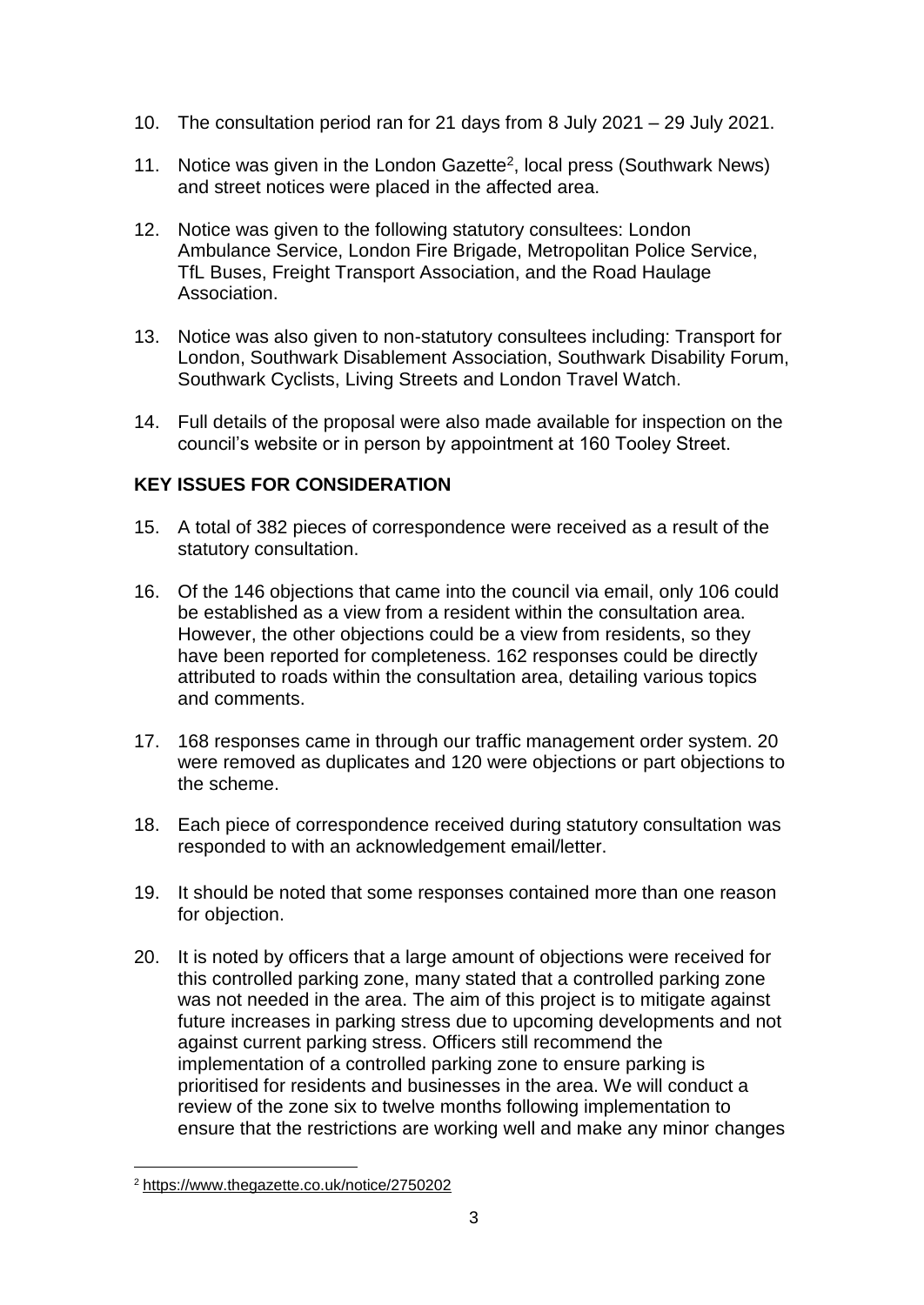needed.

| <b>Roads</b>              |                | <b>Count Roads</b>       | <b>Count</b> |
|---------------------------|----------------|--------------------------|--------------|
| <b>Rotherhithe street</b> |                | 35 Christopher close     |              |
| Capstan Way               |                | 15 Farrins Rents         | 1            |
| <b>Rope Street</b>        |                | 11 Fisher close          | 1            |
| <b>Fishermans Drive</b>   |                | 10 Falkirk Court         | 1            |
| Dean Close                |                | 8 Grove Street           | 1            |
| <b>Plover Way</b>         |                | 5 Garter Way             | 1            |
| Acorn walk                |                | 4 Greenland Quay         | 1            |
| <b>Russia Dock Road</b>   |                | 4 Gunwhale close         | 1            |
| Bonding yard walk         |                | 3 Howland Way            | 1            |
| <b>Elgar Street</b>       |                | 3 Hurley Crescent        | 1            |
| <b>Middleton Drive</b>    |                | 3 Lavender Road          | 1            |
| <b>Odessa Street</b>      |                | 3 Lower road             | 1            |
| Abbortshade Road          |                | 2 Marina                 | 1            |
| <b>Bray Crescent</b>      |                | 2 Needleman Street       |              |
| <b>Bywater Place</b>      |                | 2 Onega Gate             | 1            |
| <b>Brunswick Quay</b>     |                | 2 Plough Way             | 1            |
| Capstan Road              | $\overline{2}$ | Queen of Denmark Court   |              |
| <b>Globe Pond Road</b>    |                | 2Ropemaker road          | 1            |
| <b>Heron Place</b>        |                | 2 Shipwright Road        | 1            |
| <b>Roads</b>              |                | <b>Count Roads</b>       | Count        |
| Leydon Close              |                | 2 Smith Close            |              |
| <b>Pacific Wharf</b>      |                | 2 Stanhope Close         | 1            |
| <b>South Sea Street</b>   | $\overline{2}$ | <b>Steers Way</b>        | 1            |
| <b>Timber Pond Road</b>   |                | 2 Surrey Quays Road      |              |
| Ann Moss Way              | 1              | <b>Surrey Water Road</b> | 1            |
| <b>Brewhouse walk</b>     | $\mathbf 1$    | <b>Sweden Gate</b>       | 1            |
| <b>Brunel Road</b>        | $\mathbf 1$    | Tawny Way                |              |
| <b>Bryan Road</b>         | 1              | Westlake                 | 1            |
| Canada Wharf              |                | 1 Wolfe Crescent         |              |
| <b>Cunard Walk</b>        |                | 11<br>Wyatt close        |              |
| <b>Cookham Crescent</b>   | 1              | <b>Total</b>             | 162          |

**Table One – Representations by street/property via email**

# **Table Two – Summary of Responses**

| <b>Against</b> | 146 | 68% |
|----------------|-----|-----|
| <b>IFor</b>    | 10  | 5%  |
| ∣Comment∣      | 58  | 27% |
| Total          |     |     |

**Table Three – Summary of responses via online TMO system**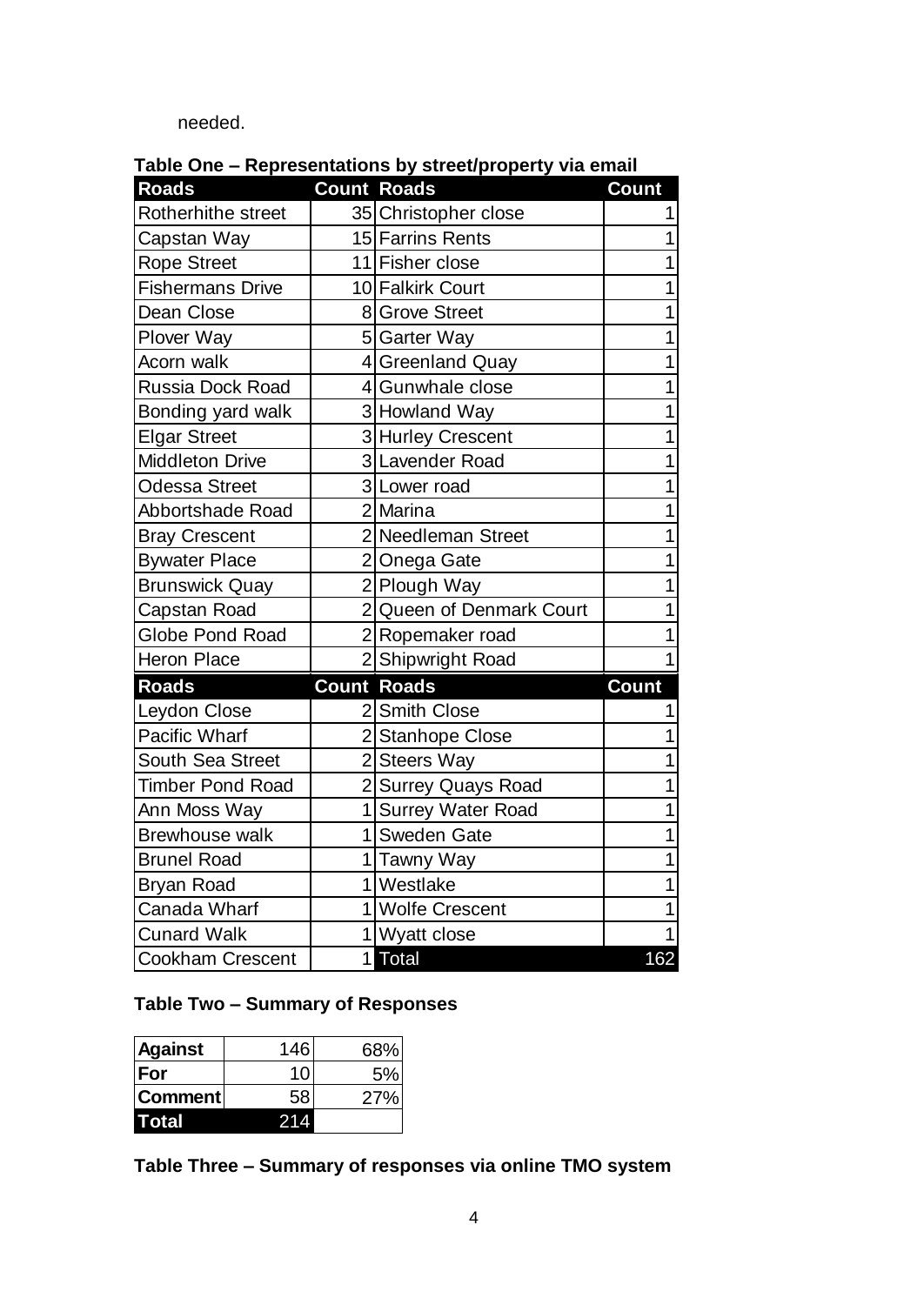| <b>Response</b>                                                                                                  | <b>Total</b> | Percentage |
|------------------------------------------------------------------------------------------------------------------|--------------|------------|
| I wholly support this proposal                                                                                   | 12           | 8%         |
| I support this proposal, but would like the<br>council to consider additional or<br><b>laIternative measures</b> | 10           | 7%         |
| I neither support or object, but would like<br>the council to consider another related<br>∣matter                | 6            | 4%         |
| I object to part of the proposal, but support $ 26 $<br>or am neutral to other elements of it                    |              | 18%        |
| I wholly object to this proposal                                                                                 | 94           | 64%        |
| <b>Total</b>                                                                                                     | 148          |            |

## **Table Four**

| <b>Street</b>             | Responses                                                                                                                                                               |
|---------------------------|-------------------------------------------------------------------------------------------------------------------------------------------------------------------------|
| <b>Finland Street</b>     | 20                                                                                                                                                                      |
| <b>Rotherhithe Street</b> | 20                                                                                                                                                                      |
| <b>Fishermans Drive</b>   |                                                                                                                                                                         |
| Plover Way                | ᅀᇰᇰ                                                                                                                                                                     |
| <b>Elgar Street</b>       |                                                                                                                                                                         |
| <b>Howland Way</b>        |                                                                                                                                                                         |
| Maple Leaf Square         | $\overline{4}$                                                                                                                                                          |
| Outside of area           |                                                                                                                                                                         |
| Rope Street               |                                                                                                                                                                         |
| <b>Brunel Road</b>        |                                                                                                                                                                         |
| <b>Odessa Street</b>      |                                                                                                                                                                         |
| Outside area              |                                                                                                                                                                         |
| <b>Reverley Square</b>    | $\frac{4}{4}$ $\frac{4}{3}$ $\frac{3}{3}$ $\frac{3}{3}$ $\frac{2}{2}$ $\frac{2}{2}$ $\frac{2}{2}$ $\frac{2}{2}$ $\frac{2}{2}$ $\frac{2}{2}$ $\frac{2}{2}$ $\frac{2}{2}$ |
| <b>Brunswick Quay</b>     |                                                                                                                                                                         |
| <b>Garter Way</b>         |                                                                                                                                                                         |
| <b>Globe Pond Road</b>    |                                                                                                                                                                         |
| <b>Greenacre Square</b>   |                                                                                                                                                                         |
| <b>Keel Close</b>         |                                                                                                                                                                         |
| Quebec Way                |                                                                                                                                                                         |
| Russell Place             |                                                                                                                                                                         |
| <b>Sweden Gate</b>        |                                                                                                                                                                         |
| <b>Wolfe Crescent</b>     |                                                                                                                                                                         |
| Abbotshade Road           |                                                                                                                                                                         |
| <b>Acorn Walk</b>         | $\overline{1}$                                                                                                                                                          |
| Ann Moss Way              | $\overline{1}$                                                                                                                                                          |
| <b>Blondin Way</b>        | $\overline{\mathbf{1}}$                                                                                                                                                 |
| <b>Burnside Close</b>     | $\overline{1}$                                                                                                                                                          |
| <b>Byfield Close</b>      | $\overline{1}$                                                                                                                                                          |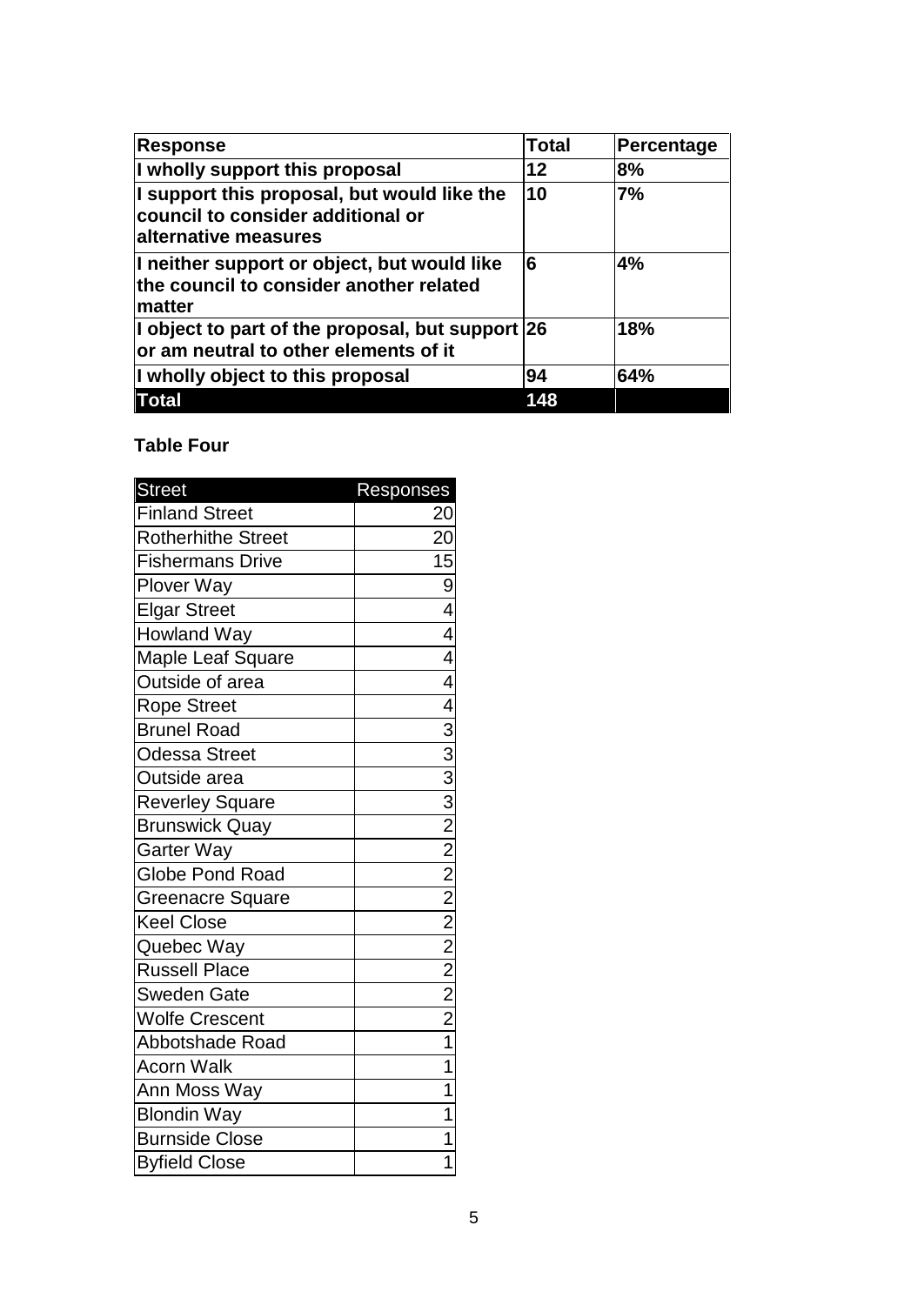| <b>Bywater Place</b>     | 1   |
|--------------------------|-----|
| <b>Canada Estate</b>     | 1   |
| Capstan Way              | 1   |
| <b>Chargrove Close</b>   | 1   |
| <b>Cookham Crescent</b>  | 1   |
| <b>Dickens Estate</b>    | 1   |
| Dock Hill Ave            | 1   |
| <b>Elizabeth Square</b>  | 1   |
| <b>Falkirk Court</b>     | 1   |
| <b>Hawke Place</b>       | 1   |
| <b>Highland Road</b>     | 1   |
| <b>Hurley Close</b>      | 1   |
| <b>Kinburn Street</b>    | 1   |
| <b>Middleton Drive</b>   | 1   |
| <b>Neptune House</b>     | 1   |
| Onega Gate               | 1   |
| <b>Oscar Court</b>       | 1   |
| Plough Way               | 1   |
| Queen of Denmark Court   | 1   |
| <b>Radley Court</b>      | 1   |
| Ropemaker Road           | 1   |
| <b>Russia Dock Road</b>  | 1   |
| Sovereign Crescent       | 1   |
| <b>St Elmos Road</b>     | 1   |
| <b>Stanton House</b>     | 1   |
| <b>Staples Close</b>     | 1   |
| <b>Surrey Quays Road</b> | 1   |
| <b>Windrose Close</b>    | 1   |
| <b>Grand Total</b>       | 148 |

- 21. The grounds for objection and the officer responses can be found in Appendix 1.
- 22. The response in support of the proposals included that there is an amount of inconsiderate and unsafe parking in the area, particularly near road junctions. Sometimes junctions in the area are difficult to navigate and residents often try to reserve spaces, more so in the 'estate 'roads that residents have identified, detailed in Appendix 2. Background documents can be found at Appendix 3.
- 23. Any other comments that were raised during the statutory consultation are detailed in the respondent's correspondence.

#### **Policy framework implications**

24. The recommendations contained within this report are consistent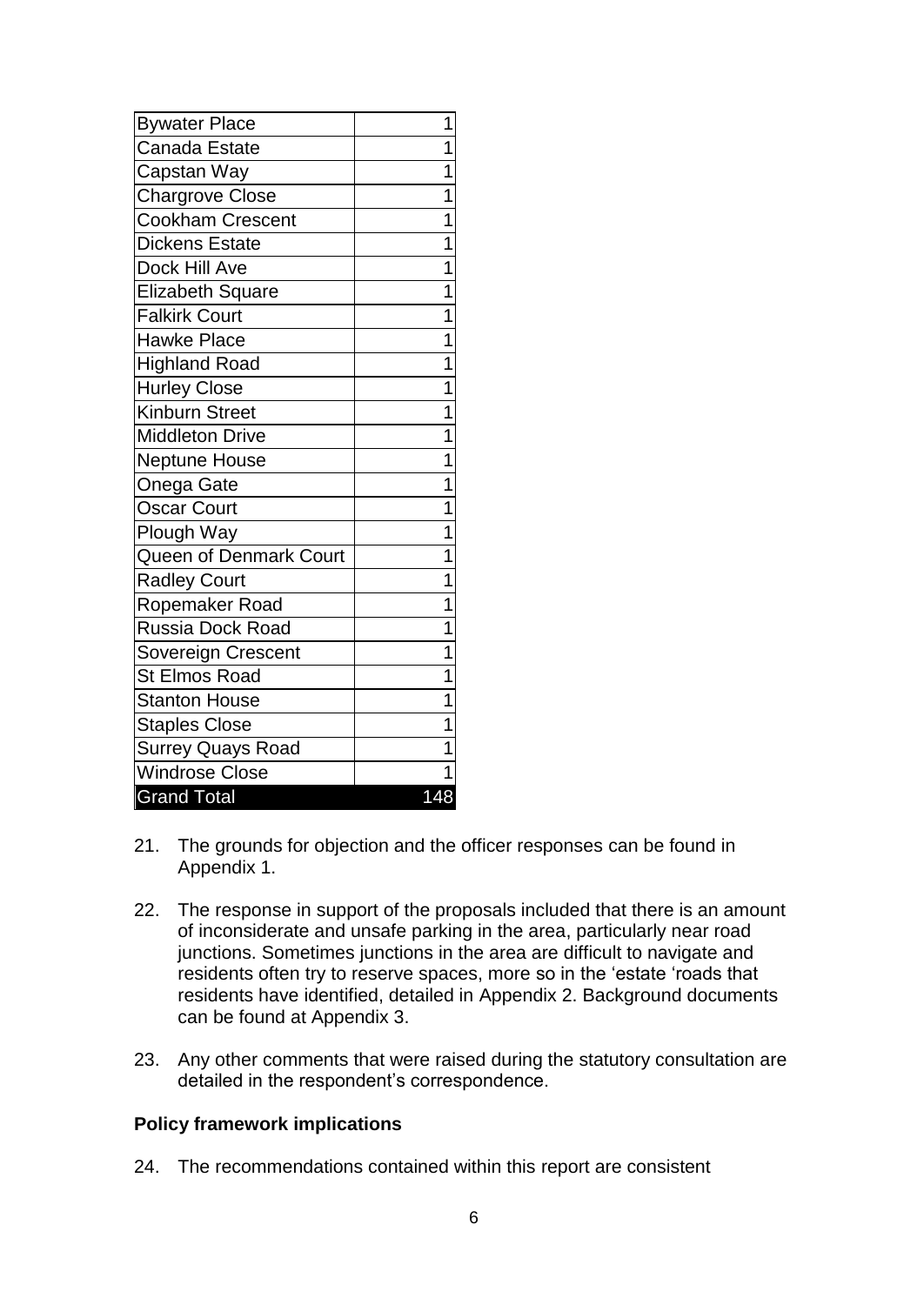with the missions of the Movement Plan 2019 (approved by Cabinet in April 2019 detailed in background documents) particularly:

- M2 Action 2 Create simple and clear streets
- M3 Action 4 Deliver infrastructure to support active travel
- M4 Action 7 Reduce the number of cars owned in the borough
- M4 Action 8 Use kerbside efficiently and promote less polluting vehicles
- M4 Action 9 Manage traffic to reduce the demand on our streets
- M7 Action 15 Reduced exposure to air pollution
- M7 Action 16 Zero people killed or injured on our streets by 2041

## **Community, equalities (including socio-economic) and health impacts**

#### **Community impact statement**

- 25. The missions within the Movement Plan have been upheld in this report.
- 26. The recommendations are area based and therefore will have greatest effect upon those people living, working or traveling in the vicinity of the areas where the proposals are made.
- 27. The implementation of a new parking zone will benefit the local community by removing commuter parking and parking displaced from other nearby parking zones resulting in an overall increase in the number of parking spaces available to residents. Residents who are entitled to a Blue Badge will be able to apply for a disabled parking bay outside their home.
- 28. There is a risk that the new parking zone may cause displacement to roads on the periphery of the proposed area which could trigger the need for further consultation and additional funding. It is more likely there will be parking issues from encroachment into the area though, due to the new development.
- 29. With the exception of those benefits and risks identified above, the recommendations are not considered to have a disproportionate effect on any other community or group.

#### **Equalities (including socio-economic) impact statement**

30. The proposals are not considered to have any adverse effect on socioeconomic or health equalities. Safety for pedestrians and in particular vulnerable users such as the elderly and disabled persons will be greatly assisted with clearer locations where parking is permitted and also see where it is safer to cross the road.

#### **Health impact statement**

31. The proposals support the council's mission to use the kerbside efficiently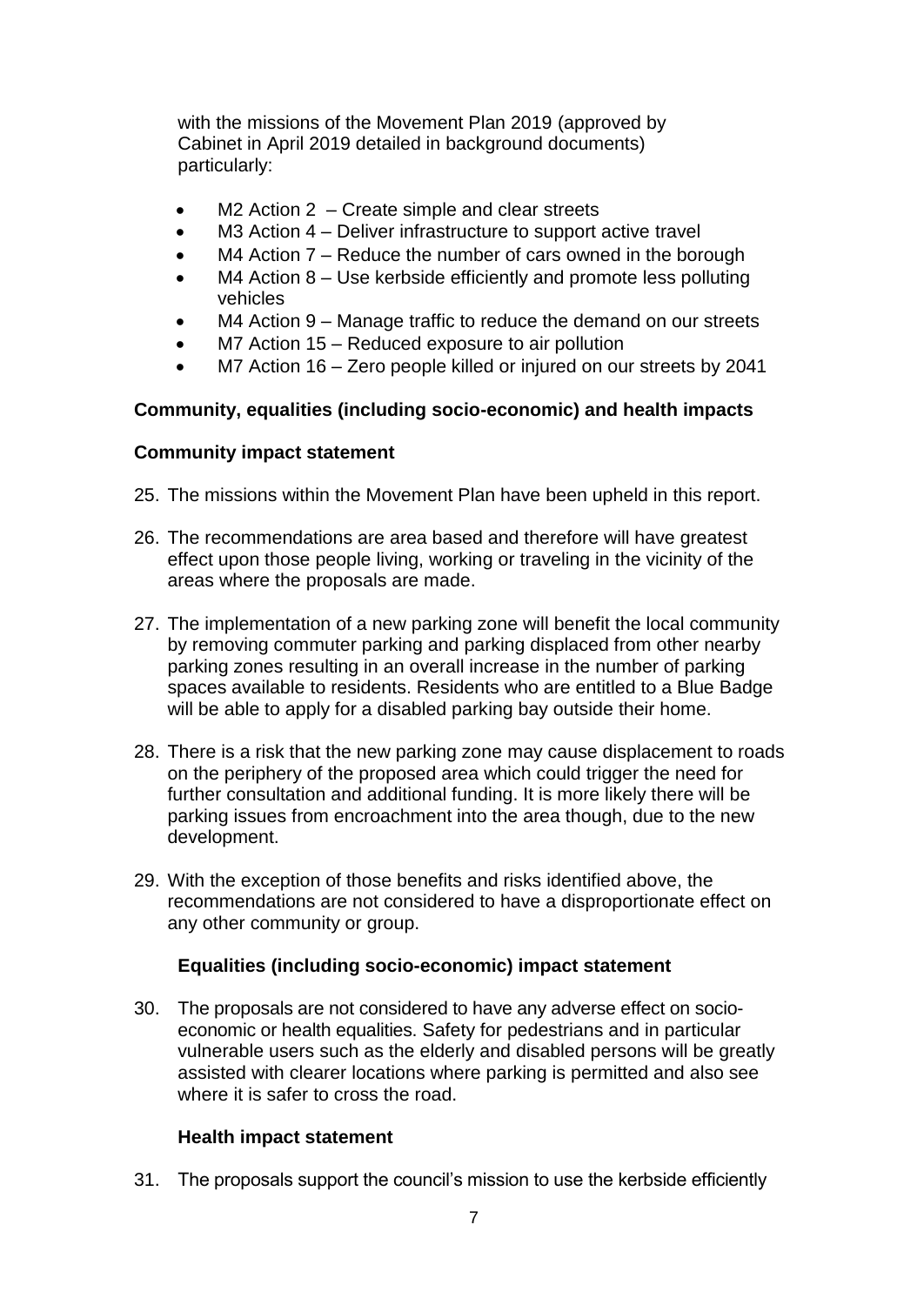and promote less polluting vehicles, manage traffic to reduce demand on our streets and reduce exposure to air pollution by reducing the availability of parking for those commuting into Southwark.

## **Climate change implications**

- 32. The report has considered how the proposed measures impact on climate change. The measures support the aims of the council's Climate Change Strategy under Priority 2 – Active and Sustainable Travel. Key aims of the council's Climate Change Strategy include to 'reduce car journeys to a minimum by 2030' and to 'be a borough where the walking and cycling becomes the default way to get around'. Part of meeting the borough's ambition of net zero emissions by 2030 includes a reduction in vehicle km's travelled and a shift to active and public transport; road transport currently accounts for 15% of the borough's emissions. These measures strongly support that ambition by prioritising parking for residents and freeing up kerb space for more sustainable travel options.
- 33. Data will be collected to inform the ongoing development of the scheme. We will consider the use of additional planting, sustainable urban drainage or rain gardens on the highway to ensure the scheme is further in line with the Climate Change Strategy's Priority 3 – Thriving Natural Environment which include actions to 'create greener streets'. We will mitigate against the potential negative impact of construction works on the climate by ensuring our contractor uses electric vehicles where possible and a carbon calculator for material specifications.
- 34. A just and inclusive transition is at the heart of the council's emerging climate policy. These proposals prioritise the movement of people first and foremost, while retaining vehicle access for those who require it. In delivering a safer and more equitable highway network, the measures are in accordance with the council's approach to addressing the climate emergency

#### **Resource implications**

35. All resource implications will be contained within the existing Highways structure.

#### **Legal implications**

- 36. Traffic Management Orders would be made under powers contained within the Road Traffic Regulation Act (RTRA) 1984.
- 37. Should the recommendations be approved the council will give notice of its intention to make a traffic order in accordance with the Local Authorities Traffic Order (Procedure) (England and Wales Regulations 1996).

#### **Financial implications**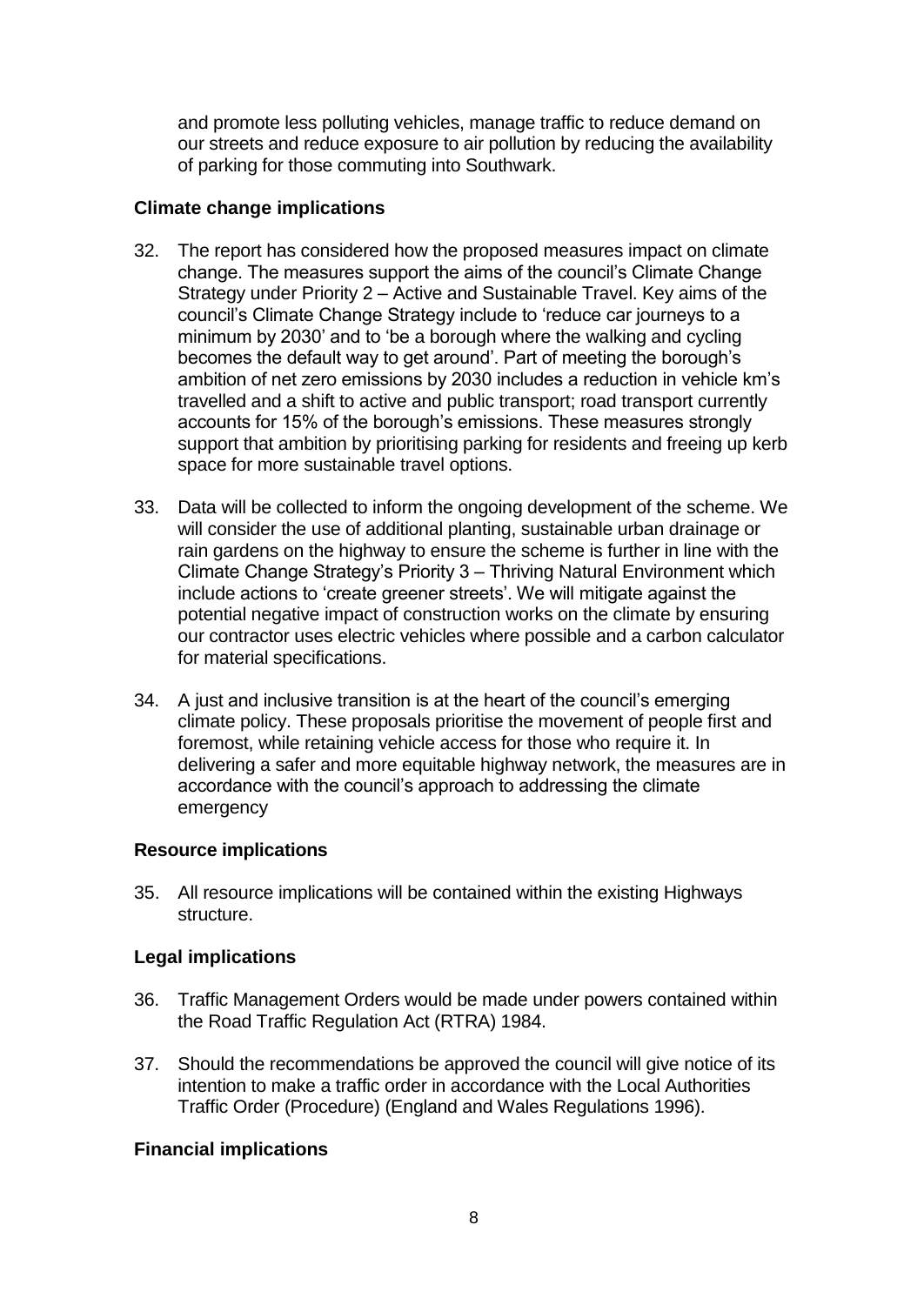38. Any additional costs in excess of the original budget agreed in November 2019 will be contained within existing divisional revenue budgets.

## **Consultation**

- 39. Statutory consultation has been carried out as detailed in paragraphs 7 to 12 of this report.
- 40. Informal consultation was also undertaken.

## **SUPPLEMENTARY ADVICE FROM OTHER OFFICERS**

#### **Director of Law and Governance**

- 41. The Cabinet Member for Transport Parks and Sport is asked to confirm the next steps leading to a new parking zone for the Rotherhithe and Surrey Docks area. This has been the subject of a statutory consultation for which 382 representations were received of which 266 were classed as objections. The response to the objections is set out in the Tables in this report and also in Appendix 1.
- 42. The objections received following statutory consultation in respect of the proposed traffic management orders required to implement the traffic and highway improvements must be considered in accordance with administrative law, human rights law and statutory powers. The Human Rights Act 1998 imposes a duty on the Council as a public authority to apply the European Convention on Human Rights; as a result the Council must not act in a way which is incompatible with these rights. The most important rights for highway and planning purposes are Article 8 (respect for homes); Article 6 (natural justice) and Article 1 of the First Protocol (peaceful enjoyment of property). The implementation of the proposals is not anticipated to engage or breach the provisions of the Human Rights Act 1998.
- 43. The Equality Act 2010 introduced the public sector equality duty, which merged existing race, sex and disability equality duties and extended them to include other protected characteristics; namely age, gender reassignment, pregnancy and maternity, religion and belief and sex and sexual orientation, including marriage and civil partnership. In summary, those subject to the equality duty, which includes the Council, must in the exercise of their functions: (i) have due regard to the need to eliminate unlawful discrimination, harassment and victimisation; and (ii) foster good relations between people who share a protected characteristic and those who do not. Paragraph 28 of the report informs that it is considered that the proposals will have no detrimental impacts on a particular protected group under the Equality Act. The duty must be exercised by the decision maker and the Member needs to form this conclusion
- 44. Should the Cabinet Member be satisfied with the contents of this report then they have the power to make the decisions recommended at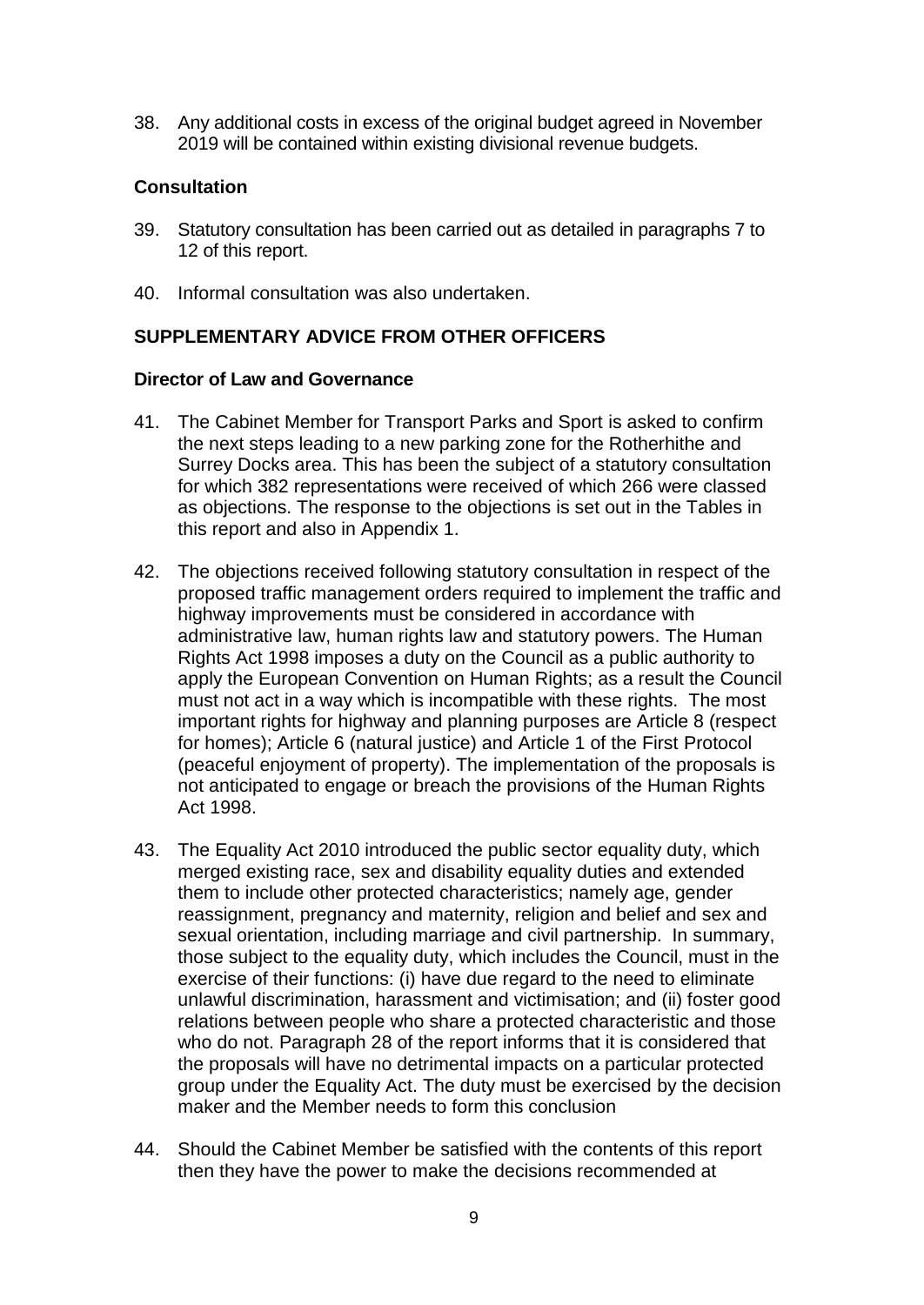paragraph one by virtue of paragraph 3d of the Council Constitution.

## **Strategic Director of Finance and Governance (EL21/052)**

- 45. The report is requesting the Cabinet Member for Transport, Parks and Sport approve a number of recommendations detailed in paragraph 1 of this Objection Report pertaining to the proposal to introduce a new parking zone in the Rotherhithe & Surrey Docks area.
- 46. The strategic director of finance and governance notes that funding for these recommendations is to be met from Highways departmental budgets and that there are sufficient resources available to fund this implementation.
- 47. Staffing and any other costs connected with these recommendations to be contained within existing departmental revenue and capital budgets.

## **Other officers**

48. No other comments received.

## **BACKGROUND DOCUMENTS**

| <b>Background Papers</b>                                          | <b>Held At</b>                                                                                                      | <b>Contact</b> |  |
|-------------------------------------------------------------------|---------------------------------------------------------------------------------------------------------------------|----------------|--|
| Rotherhithe & Surrey Docks<br><b>Consultation Report</b>          | Southwark Council<br><b>Transport Projects</b><br><b>Highways</b><br>160 Tooley Street<br>London<br>SE1 2QH         | Joanna Redshaw |  |
| https://moderngov.southwark.gov.uk/ieDecisionDetails.aspx?ID=6973 |                                                                                                                     |                |  |
| Movement Plan 2019                                                | Southwark Council<br>Environment and<br>Leisure<br><b>Highways</b><br>160 Tooley Street<br>London<br>SE1 2QH        | Joanna Redshaw |  |
| http://moderngov.southwark.gov.uk/ieDecisionDetails.aspx?ID=6809  |                                                                                                                     |                |  |
| Climate Change Strategy                                           | <b>Southwark Council</b><br>Environment and<br>Leisure<br><b>Highways</b><br>160 Tooley Street<br>London<br>SE1 2QH | Chris Page     |  |